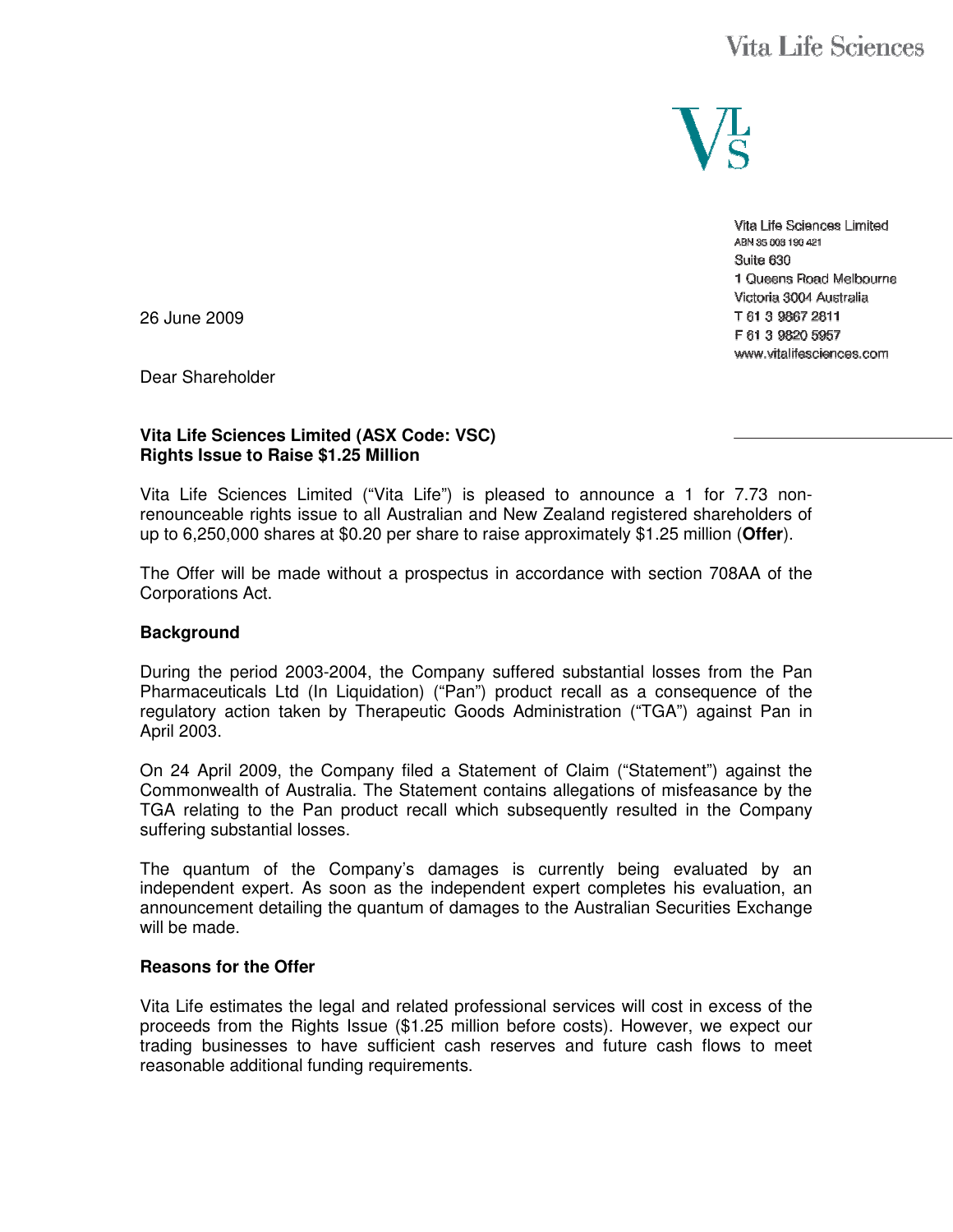## **Timetable**

The Offer will be conducted in accordance with the following indicative timetable:

| Event                                                                                                                                             | Date                   |
|---------------------------------------------------------------------------------------------------------------------------------------------------|------------------------|
| Announcement of Offer                                                                                                                             | Friday, 26 June 2009   |
| <b>Existing shares quoted 'ex' rights</b><br>(Date from which securities commence trading without<br>the entitlement to participate in the Offer) | Wednesday, 1 July 2009 |
| <b>Record Date</b><br>(Date for determining entitlements of Eligible<br>Shareholders to participate in the Offer)                                 | Tuesday, 7 July 2009   |
| Cleansing Notice and dispatch of Offer Document and<br><b>Entitlement and Acceptance Form</b>                                                     | Friday, 10 July 2009   |
| Opening Date of Offer                                                                                                                             | Monday, 13 July 2009   |
| Closing Date of Offer                                                                                                                             | Friday, 31 July 2009   |
| <b>Allotment Date</b>                                                                                                                             | Friday, 7 August 2009  |
| Dispatch of Holding Statements                                                                                                                    | Friday, 7 August 2009  |
| Normal trading expected to commence                                                                                                               | Monday, 10 August 2009 |

The Company reserves the right, subject to the Corporations Act, the ASX Listing rules and any requirements of ASX to vary the above timetable including accepting late acceptances or extending the Closing Date without prior notice. If the Closing Date is varied, subsequent dates may also be varied accordingly.

Upon the successful completion of the Offer, the Company will have approximately 54,555,228 ordinary shares on issue and no unquoted shares or options. If a shareholder's entitlement results in a fraction of a share, the shareholder's entitlement will be rounded down.

## **Offer Document**

Vita Life will not prepare a prospectus or other disclosure document for the offer as the Rights Issue will be made under section 708AA of the Corporations Act to all eligible Vita Life shareholders.

At the 2008 Annual General Meeting shareholders voted to change the Company's constitution to give the Company the power to sell a members shares if a member holds less than A\$500 worth of ordinary, fully paid Vita Life Shares ("Small Shareholders") and does not otherwise notify the Company.